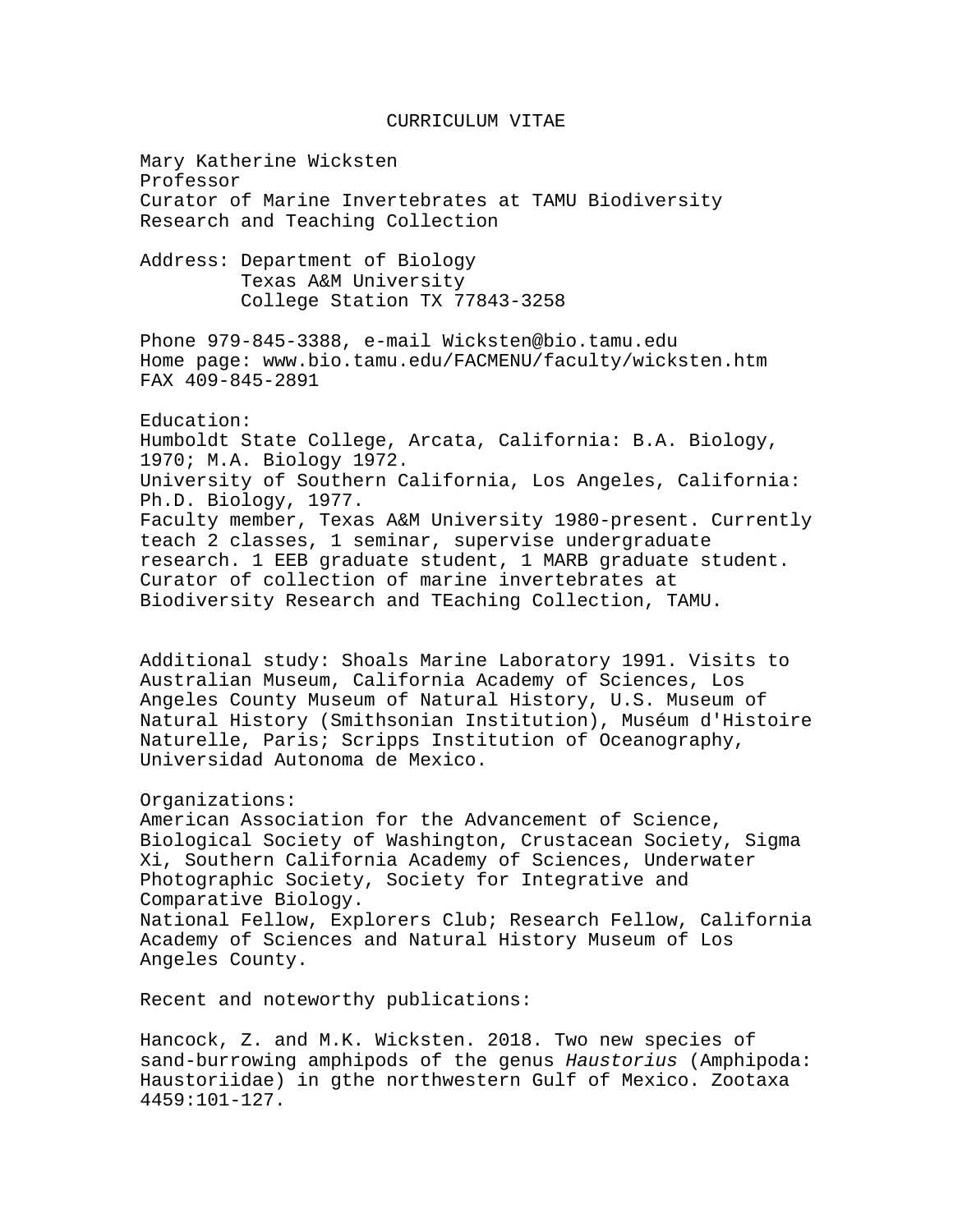Sigwart, J., M.K. Wicksten, M. Jackson, S. Herrera. Deep sea video technology tracks a monoplacophoran to the end of its trail (Mollusca, Tryblida). Marine Biodiversity (on-line) https://doi.org/10.1007/s12526-018-0860-2

Wicksten, M.K. 2017. Feeding on cnidarians by giant pycnogonids (Pycnogonida: Colossendeidae Jarzinsky, 1870) in the North Central Pacific and North Atlantic oceans. J. Crust. Biol. 37: 359-360.

Hancock, Z., J.A. Goeke and M.K. Wicksten 2017. A sea anemone of many names: a review of the taxonomy and distribution of the invasive actiniarian *Diadumene lineata* (Diadumenidae), with records of its reappearance on the Texas coast. Zookeys 706: 1-15.

Amon, D.J., Ziegler, A.F.; Drazen, J.V.; Grischenko, A.V.; Leitner, A.B; Lindsay, D.J., Voight, J.R.; Wicksten, M.K Young, C.M.; Smith, C.R. 2017. Megafauna of the UKSRL exploration contract area and eastern Clarion-Clipperton Zone in the Pacific Ocean: Annelida, Arthropoda, Bryozoa, Chordata, Ctenophora, Mollusca. Biodiversity Data journal 5: e14598.

Baba, K. and M.K. Wicksten. 2017.*Uroptychus atlanticus*, a new species of squat lobsters (Crustacea: Decapoda: Anomura: Chirostylidae) from the western Atlantic Ocean. Zootaxa 4227: 295-300.

Baba, K. and M.K. Wicksten. 2017. *Uroptychus nitidus* (A. Milne Edwards, 1800) and related species (Crustacea: Decapoda: Anomura: Chirostylidae) from the western Atlantic. Zootaxa 4221: 251-290.

Wicksten, M.K., S. De Grave, S. France, and C. Kelley. 2017. Presumed filter-feeding in a deep-sea benthic shrimp (Decapoda, Caridea, Stylodactylidae), with records of the deepest occurrence of carideans. ZooKeys 646: 17-23.

Guinot, D. and M. Wicksten. 2015. Chapter 11. Camouflage: Carrying behavior, decoration behavior, and other<br>modalities of concealment. Pp. 538-638 In: Castro, P. ed. modalities of concealment. Pp. 538-638 In: Traite de Zoologie. Leiden: Koninklijke Brill. Crustacea vol. 9B. (Invited contribution)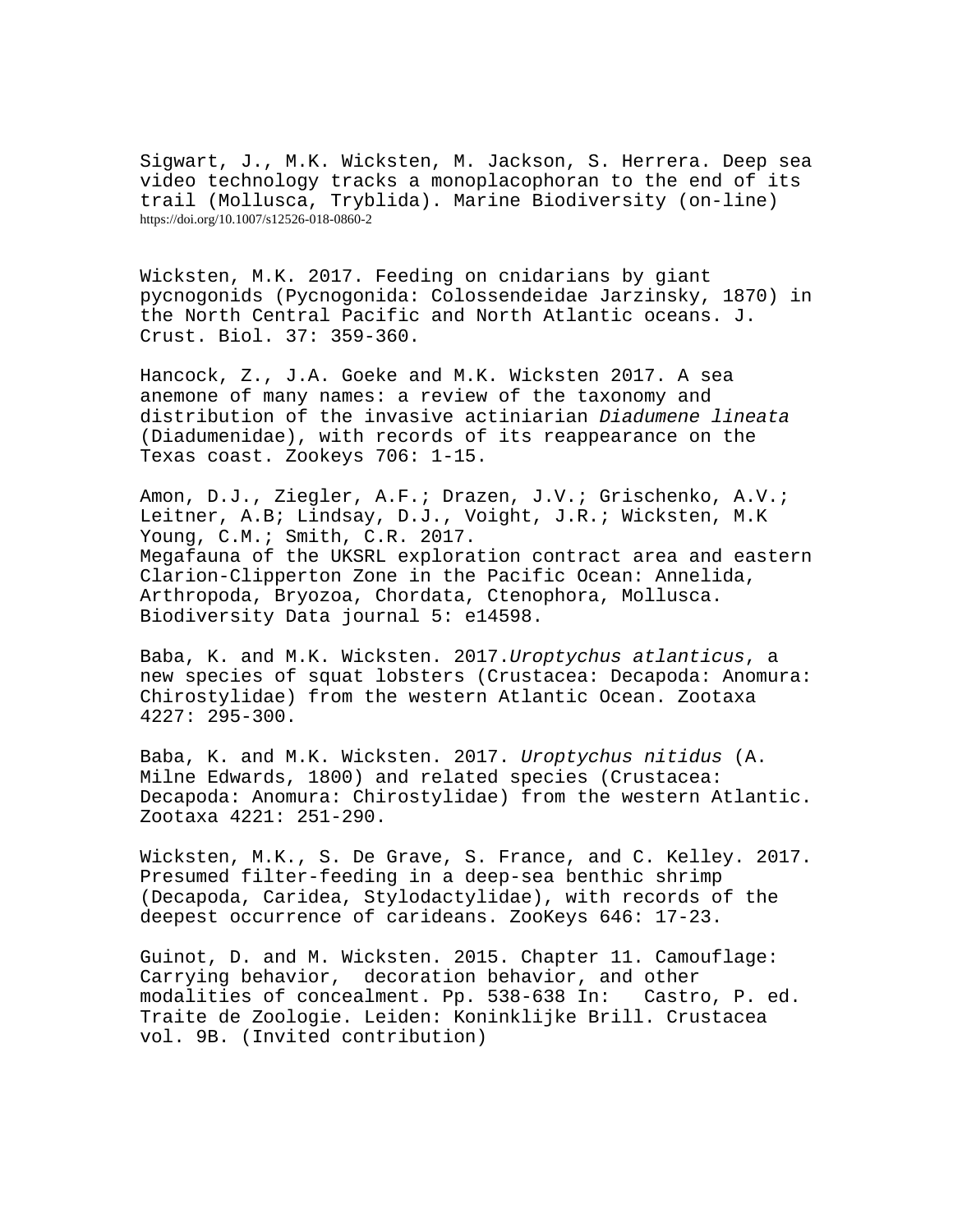Wicksten, M.K. 2015. Vertical reefs: life on oil and gas platforms in the northern Gulf of Mexico. Texas A&M University Press, College Station, Texas. 116 pp.

Wicksten, M.K. 2012.Decapod crustaceans of the Californian and Oregonian Zoogeographic Provinces. Zootaxa 3371:1-307.

Wei, C., Rowe, G., Wicksten, M. et al. 2010. Global patterns and predictions of seafloor biomass using random forests. PLoS ONE 5(12): 1-26.

Wicksten, M. 2110. Chapter 64. Infraorder Caridea Dana, 1852. Pp. 165-206 in Schram, F. ed. Traite de Zoologie Crustacea 9A. Leiden, the Netherlands: Koninklijke Brill.

Wicksten, M.K. and Packard, M. 2005. A qualitative zoogeographic analysis of decapod crustaceans on the continental slopes and abyssal plain of the Gulf of Mexico. Deep-Sea Research part 1, 52: 1745-1765.

## Submitted:

Wicksten, M.K. Decapod crustacean symbionts of deep corals in the west-central Pacific. Invited contribution, Frontiers in Marine Science.

 Mary K. Wicksten studies biogeography, systematics and behavior of decapod crustaceans, especially caridean shrimps. She has authored or co-authored more than 140 refereed papers and described more than 40 new species. She serves as curator of marine invertebrates at the Texas Biodiversity, Teaching and Research Collection. She currently assists in studies sponsored by the National Oceanographic and Atmospheric Administration by remotely operated vehicle on the biota of deep rocky habitat in the central and western Pacific at depths to 5000 m. She has more than 1360 hours of experience as a scuba diver (PADI Divemaster, TAMU scientific diver) and underwater photographer. She has participated in underwater studies in the Caribbean, West Atlantic, Gulf of Mexico, and eastern and western Pacific. Her recent collaboration with the expeditions of the NOAA ship *Okeanos Explorer* by satellite feed to a remotely operated vehicle have resulted in a wealth of new information on behavior, commensal and